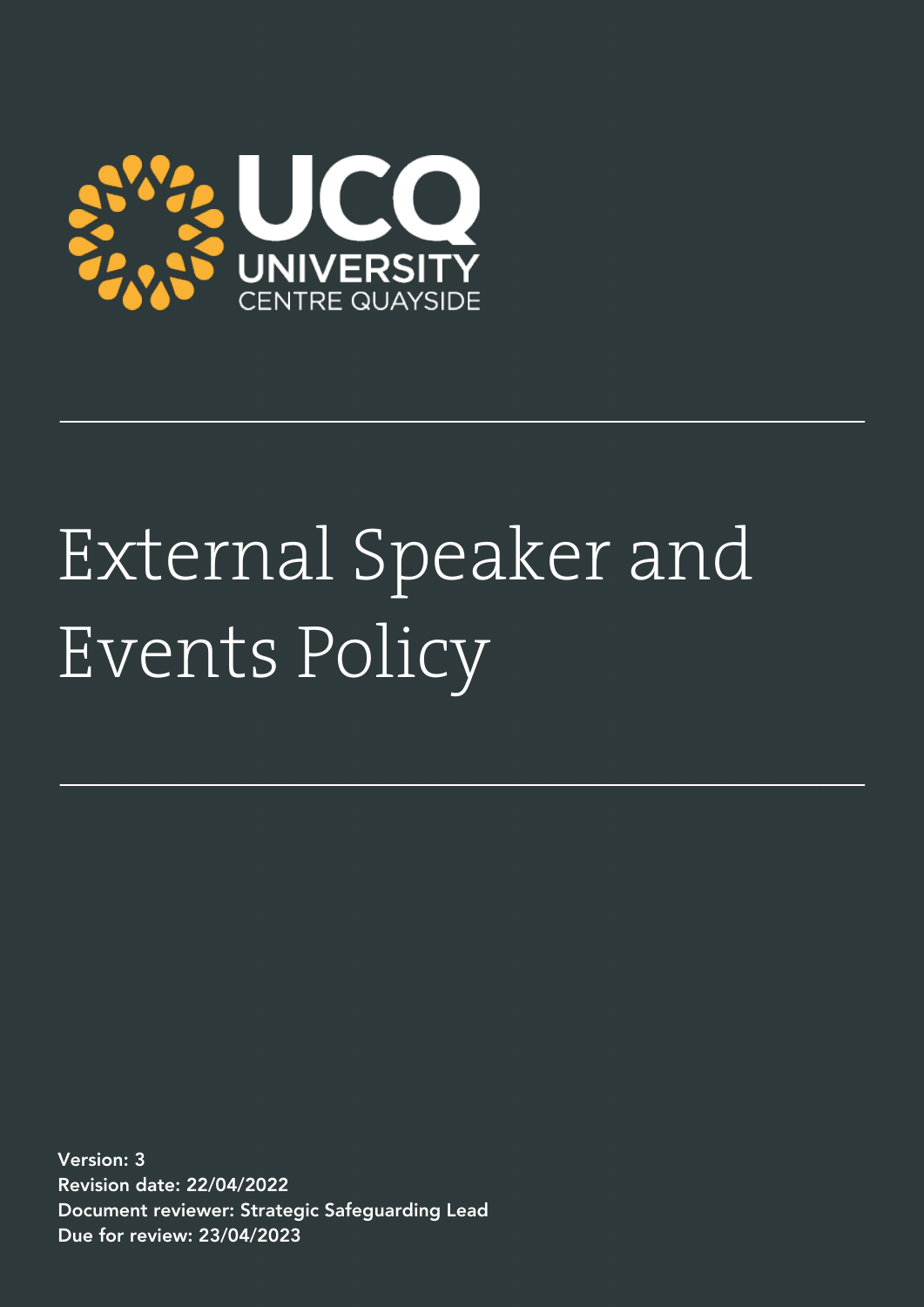

# Table of Contents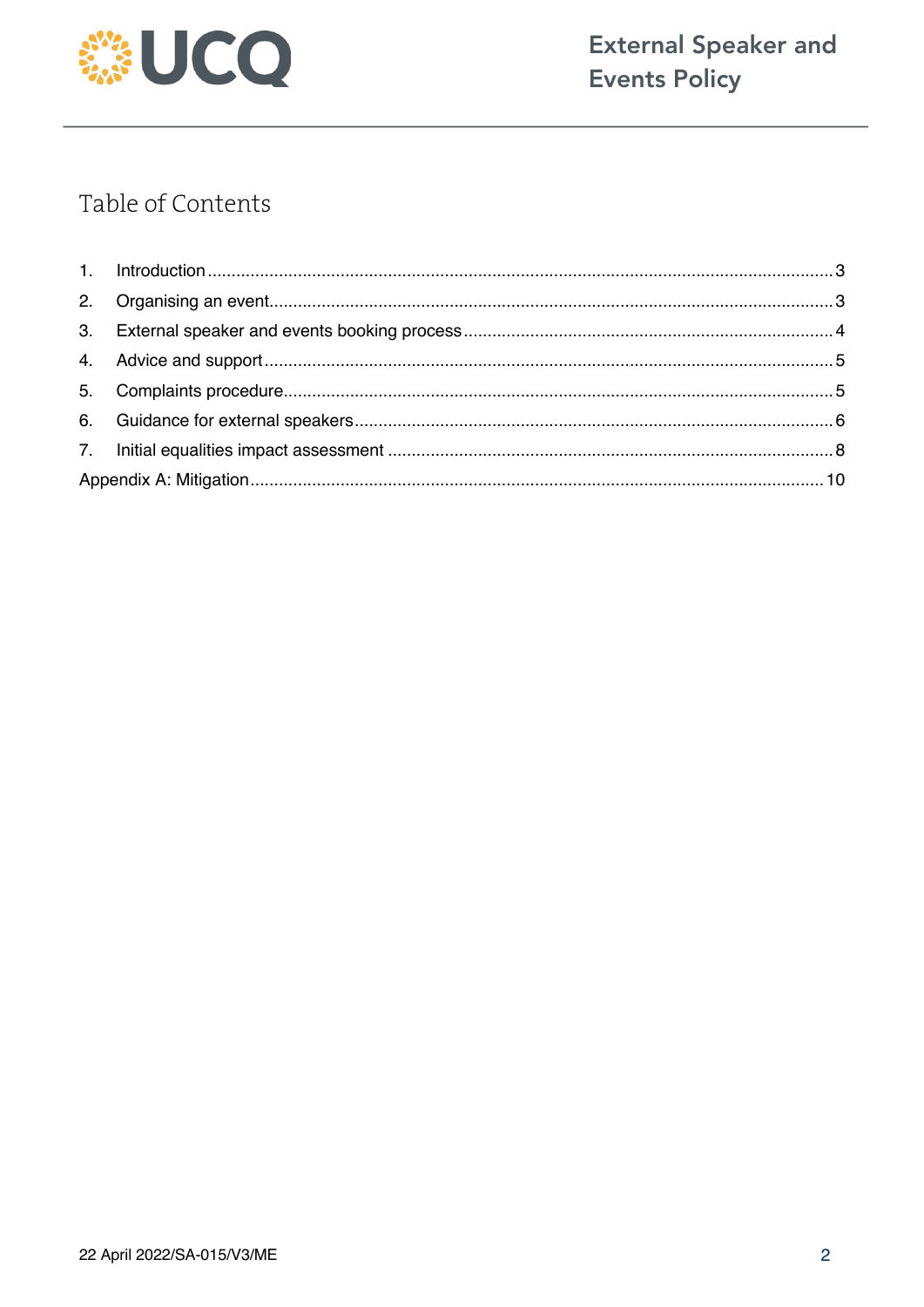

## 1. Introduction

- 1.1 This policy sets out a governing framework relating to external speakers and events at University Centre Quayside (UCQ).
- 1.2 This guidance should be read alongside policies governing health and safety, safeguarding and Prevent, the use of the UCQ name and brand, equality and diversity, academic freedom and freedom of speech, data protection and UCQ's strategic plan and core values.
- 1.3 This policy aims to provide an environment where freedom of speech and academic freedom are promoted, balanced with the need to ensure that our community is free from harm and that incitement to hatred and/or violence is never acceptable.
- 1.4 As an Office for Students (OfS) registered provider of higher education in England, UCQ have a statutory duty to secure freedom of speech (Education (No 2) Act 1986) and academic freedom (Education Reform Act 1988) for all staff, students and visitors. UCQ's commitment to protect the principle of academic freedom ad freedom of speech is set out in GP-009 Academic Freedom and Freedom of Speech Policy.
- 1.5 UCQ have a duty under the Equality Act 2010 as an education provider, employer and service provider. UCQ must not unlawfully discriminate against students, employees and other individuals to whom services are provided.
- 1.6 UCQ is also subject to the Prevent duty under section 26 (1) of the Counter-Terrorism and Security Act 2015. As such, UCQ must balance its legal duties whilst protecting the welfare of the UCQ community.
- 1.7 This policy applies to all staff, students and visitors of UCQ and covers all events hosted by UCQ (on site or elsewhere) and events hosted by external organisations that take place on a UCQ premises.

### 2. Organising an event

- 2.1 Organisers of events involving external speakers should note that any unanticipated costs incurred as a result of the event, including those related to security, health and safety are the responsibility of the organiser(s). Failure to adhere to this policy will result in the organisers being referred for disciplinary action as set out in UCQ's Disciplinary Procedures for staff and students.
- 2.2 Anyone organising an event that involves an external speaker or speakers to be hosted by UCQ (on site or elsewhere) must ensure that this Policy is followed and an External Speaker Risk Assessment is carried out. An event includes any gathering that involves an external speaker addressing a group, including in a teaching, learning or research setting or in the context of co-curricular or extra-curricular activity.
- 2.3 Students cannot independently book UCQ space for the purpose of an event or make use of the UCQ name for an event without prior approval from the Senior Leadership Team (SLT).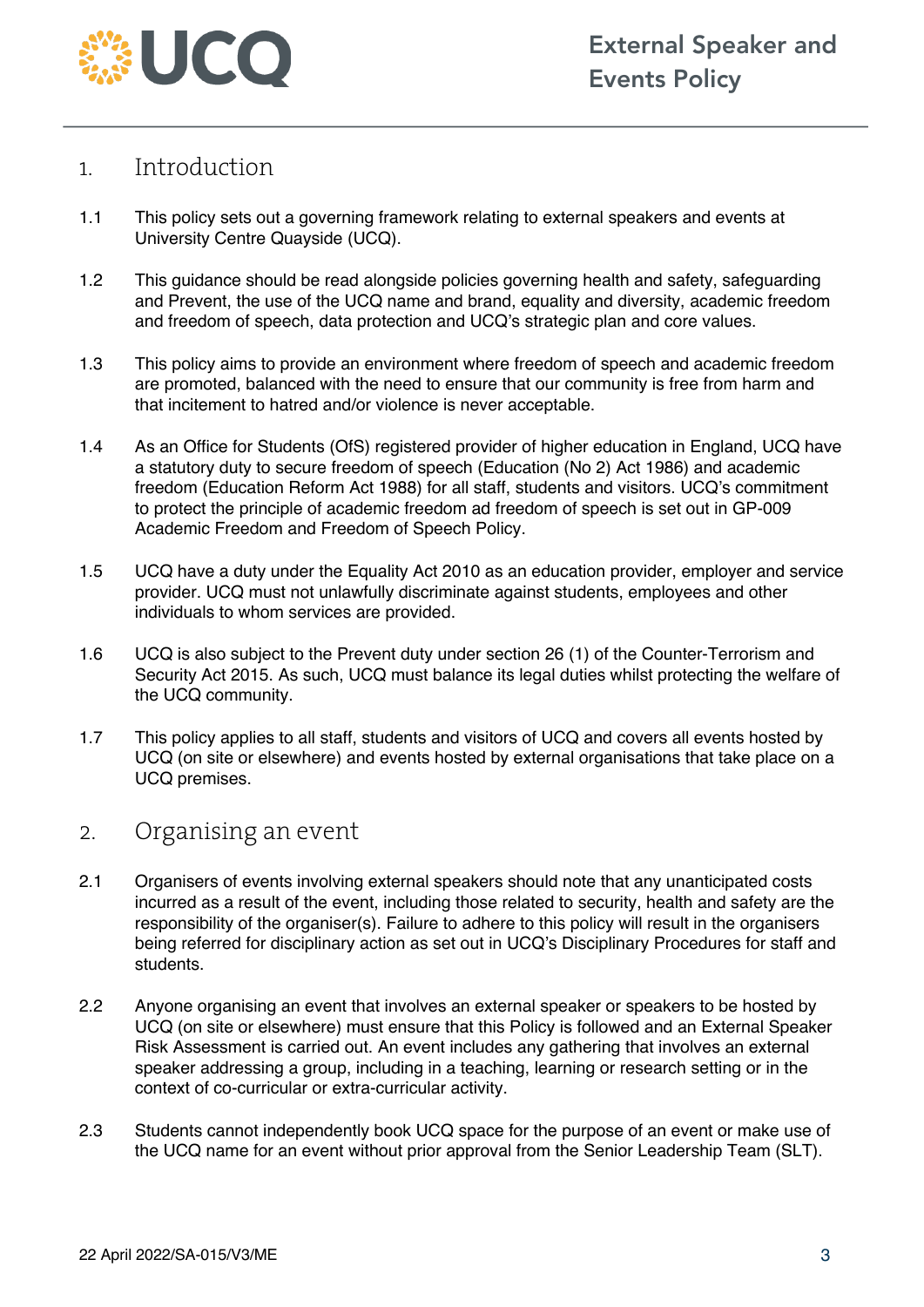

- 2.4 The Principal Organiser must adhere to the UCQ Brand Guidelines (BG-001 and BG-002) for marketing, documents and communication material. All communication and marketing material related to the event must be approved by the SLT prior to circulation.
- 2.5 The Principal Organiser must ensure that all speakers are provided with this External Speaker and Events Policy before approval is granted by the SLT.
- 3. External speaker and events booking process
- 3.1 The person leading the organisation of the event (the *Principal Organiser*) must undertake a risk assessment of the proposed external speaker using form QD OPS 006 and ensure that this risk assessment and appropriate escalation take place in a timely fashion.
- 3.2 For events involving a single speaker, this will normally be a minimum of 15 working days before the date of the event. For larger events involving multiple speakers and/or taking place over multiple days (for example an academic conference or major exhibition), this will normally be a minimum of 2 months before the date of the event.
- 3.3 The Principal Organiser should in the first instance discuss the event with the appropriate line manager or head of service. It is the responsibility of the Principal Organiser to submit a risk assessment, counter-signed by the appropriate line manager, to the SLT for decision. If required, sign off may also be required by the Designated Safeguarding Lead prior to decision by the SLT. The SLT may:
	- a) Approve the request, or
	- b) Decline the request, or
	- c) Return the request to the Principal Organiser seeking further information, or
	- d) Approve the request with conditions, including (but not limited to):
		- $\circ$  Restrictions on hospitality provision, including the consumption of alcohol
		- o The appointment of an independent Chair to oversee the event
		- o Specified arrangements governing health, safety and security for the event
- 3.4 Where an independent Chair is appointed (normally where the event takes the form of a meeting, debate, lecture, conference or similar event), the Chair will as far as possible be responsible for ensuring that both the audience and the speaker(s) act in accordance with the law and with the provisions of this policy. The audience and speaker(s) will be under a duty to comply with the Chair's rulings relating to the conduct of the event, to the agreed arrangements for the event and to the policies of UCQ. The Chair has the discretion to request the removal of individuals acting in a disorderly manner or persistently disrupting the event. The Chair may suspend or close the event if in his/her opinion it can no longer be conducted in an orderly manner or the safety and security of those in attendance is under threat.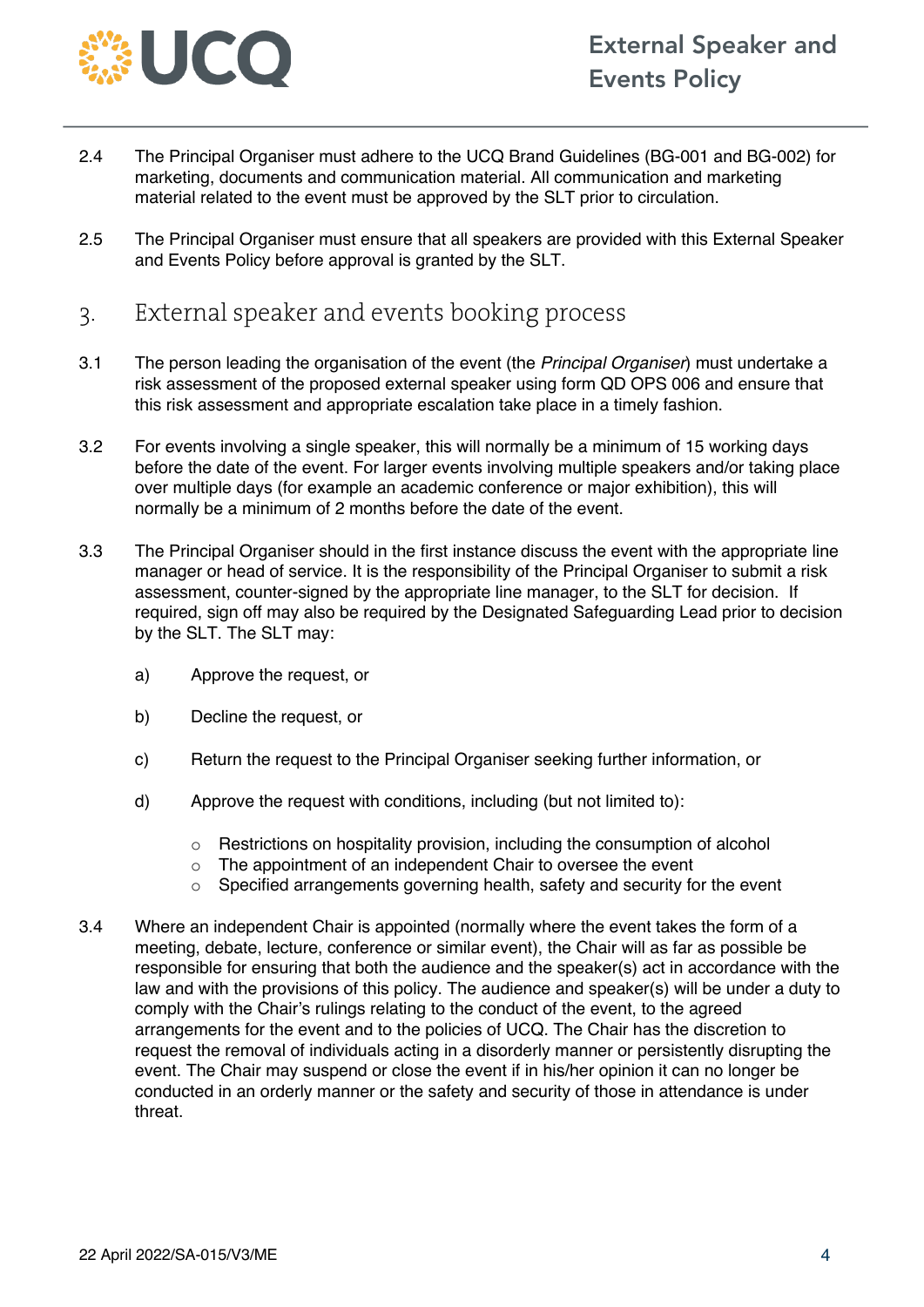

- 3.5 The declining of a request or the withdrawal of permission will only occur in exceptional circumstances. These circumstances include (but are not restricted to):
	- a) Failure to submit the risk assessment within the normal time frame, or
	- b) A significant risk of public disorder such that the health and safety of staff, students and visitors is put at risk, or
	- c) A significant risk of substantial damage to UCQ property, or
	- d) A serious concern that the law will be broken by those speaking at or attending the event, or
	- e) A significant risk of major disruption to the operation of the UCQ's activities, or
	- f) A significant risk that the costs associated with making the event safe (e.g. Covidsecure, security provision, facilities management) were beyond the budget of those organising the event, such that UCQ was likely to face a significant financial loss, or
	- g) Views expressed or likely to be expressed constitute extremist views that risk drawing people into terrorism.
- 3.6 The SLT will notify the Principal Organiser in writing of a decision as soon as possible.

## 4. Advice and support

- 4.1 Advice and support regarding the risk assessment and booking process is available from the following individuals:
	- a) Principal, or
	- b) Vice Principal, or
	- c) Professional and Administration Services Officer (for booking queries only).
- 4.2 Where after the risk assessment has been completed, there are concerns that one or more of the proposed speakers for the event might express views that are prohibited by law, including those that can be constituted as hate speech or extremist views that risk drawing people into terrorism, then advice should be sought from the Strategic Safeguarding Lead as the designated "single point of contact" for the Prevent duty.

## 5. Complaints procedure

- 5.1 In the event that an individual (staff, student or external visitor) considers there to have been a breach of this policy, they have the right to make a formal complaint. This should be done using the UCQ Complaints Procedure available on the UCQ website.
- 5.2 A complaint may include:
	- a) Being prevented from arranging, speaking at or attending an event of the type envisaged by this policy, or
	- b) Alleged infringements of freedom of speech or academic freedom, or
	- c) Allegations that an external speaker at an event of the type envisaged by this policy breached or is likely to breach UCQ's Prevent duty obligations.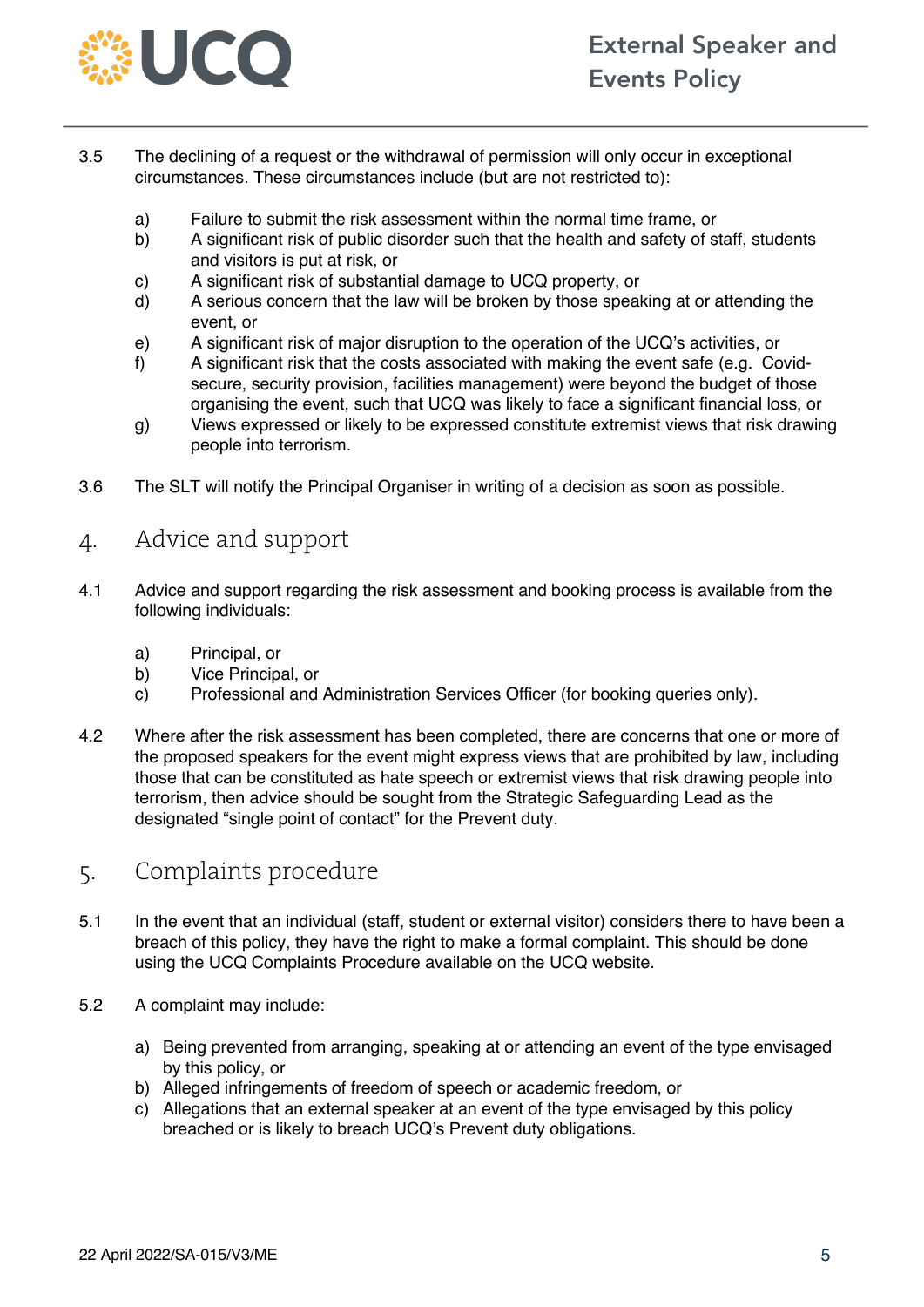

5.3 The complaint should include the original risk assessment documentation, copies of any relevant correspondence regarding the event and any other evidence that the complainant wishes to have considered.

## 6. Guidance for external speakers

- 6.1 This guidance exists to ensure that all speakers taking part in a UCQ hosted or run event or activity, on UCQ premises or elsewhere, act in accordance with this policy.
- 6.2 It is the responsibility of the Principal Organiser to ensure that:
	- a) this guidance and the Academic Freedom and Freedom of Speech Policy is communicated to all external speakers prior to approval of speaking
	- b) all reasonable steps are taken to ensure that the requirements within it are upheld during the running of the event or activity.

#### **6.3 Freedom of speech**

- 6.3.1 The Education Act (No 2) 1986 requires UCQ to take such steps as are reasonably practicable to ensure that freedom of speech within the law is secured for its employees, students and visiting speakers. As such, UCQ requires all employees and students to tolerate and protect the expression of opinions within the law whether or not these opinions are repugnant to them.
- 6.3.2 However, whilst the law promotes and protects freedom of speech, it also places limits on those freedoms in order to maintain public order and safety and to ensure that there is no breach of the law. UCQ recognises that in this context a conflict exists between the laws which promote freedom of speech and those which restrict it and consequently acknowledges that it has a legal responsibility to create a balance between minimising the possibility that extremism or unlawful conduct will arise on premises and ensuring that it meets its legal obligations in relation to securing freedom of speech.

#### **6.4 Legal Context**

- 6.4.1 Higher education institutions operate in a complex legal environment and so it is vital that all individuals involved in the external speaker process, including the speakers themselves, understand the legal framework and context that governs this area. Examples of some of the relevant areas of law are:
	- a) People are entitled to protection from harassment, defamation and unlawful breach of their human rights, as well as from unfair treatment under equality law
	- b) Hate crimes, harassment, breach of the peace and terrorism all come under criminal law.
	- c) Civil legislation and local Council bylaws governing public meetings, public processions/assemblies and public order may be of relevance, including legislation governing health and safety.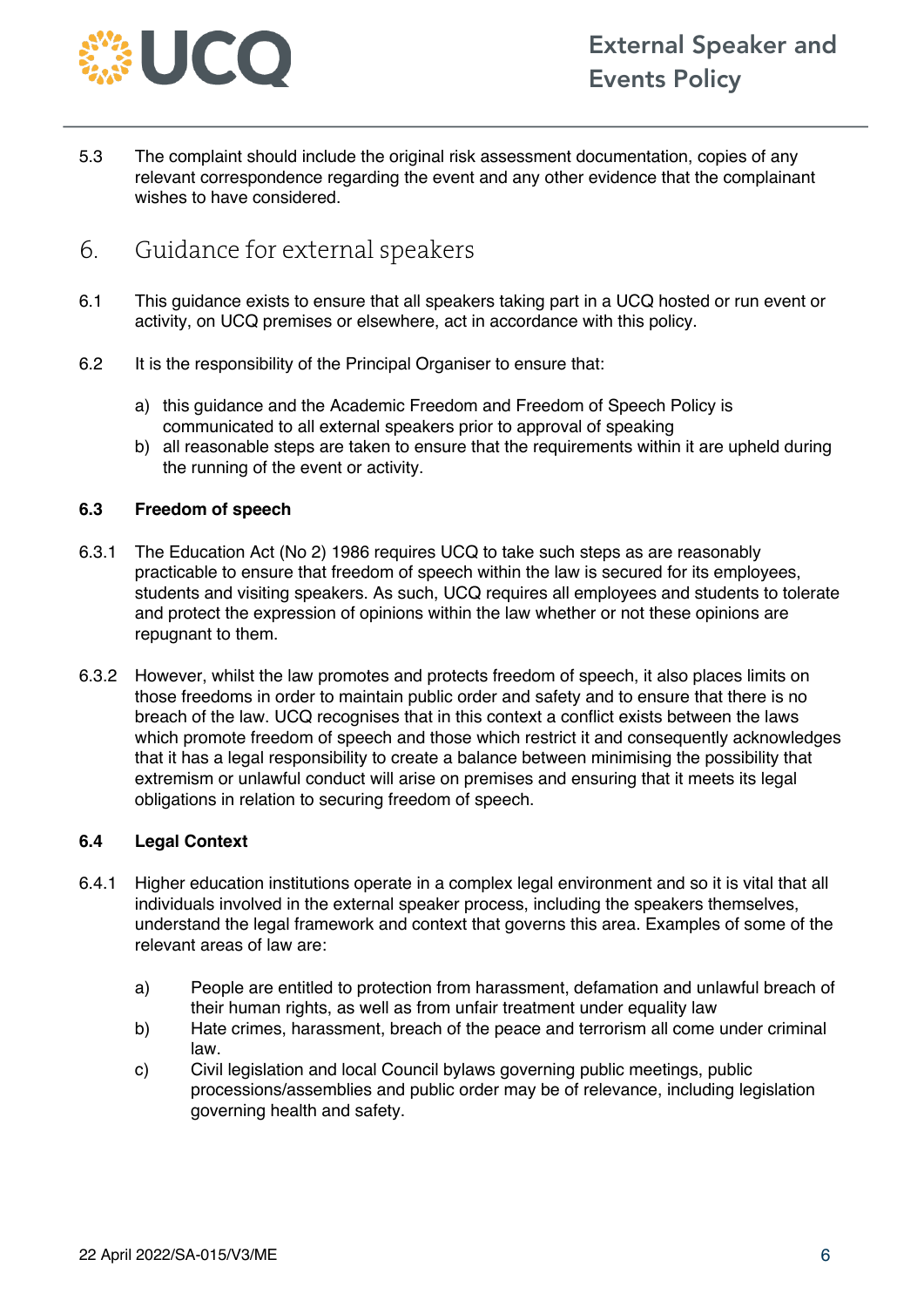

#### **6.5 Conduct**

- 6.5.1 UCQ expects external speakers to act in accordance with the law and not to breach the lawful rights of others. UCQ reserves the right to not permit an external speaker to speak at or attend an event, to refuse to permit an event and/or to halt an event at any time if it reasonably considers there may be a breach of this policy or of any legal obligation.
- 6.5.2 During the course of the event at which he or she participates, no speaker shall:
	- a) Act in breach of the criminal law.
	- b) Incite hatred or violence or any breach of the criminal law.
	- c) Encourage or promote any acts of terrorism or promote individuals, groups or organisations that support terrorism within the UK or abroad.
	- d) Spread hatred and intolerance.
	- e) Discriminate against or harass any person or group on the grounds of their sex, gender identity, gender reassignment, race, nationality or state of origin, ethnicity, disability, religion and belief (including non-belief), sexual orientation or age.
	- f) Defame any person or organisation.
	- g) Raise or gather funds for any external organisation or cause without express permission of UCQ
- 6.5.3 During the course of the event, all speakers shall:
	- a) Comply with this External Speaker and Events Policy.
	- b) Present ideas and opinions, in particular those that may be contentious or potentially offensive, in the spirit of academic debate, being open to challenge and question.
	- c) Follow UCQ's policy on and instructions relating to security, health and safety.

#### **6.6 Enforced Segregation**

- 6.6.1 UCQ have a duty under the Equality Act 2010 as an education provider, employer and service provider and thus must not unlawfully discriminate against students, employees and other individuals to whom services are provided.
- 6.6.2 Enforced segregation is not permitted in any academic meetings or at events, lectures or meetings provided for students, or at events attended by members of the public or employees of UCQ. Enforced segregation is therefore not permissible for any event covered by this policy.

#### **6.7 Arrangements for sharing information about external speakers**

- 6.7.1 Where it deems there is a legitimate reason to do so, UCQ reserves the right to share information on the external speakers it has hosted, and/or those it deemed to be a risk, with other relevant agencies.
- 6.7.2 In accordance with its obligations as detailed in the Prevent Duty Guidance, UCQ will report any major incidences of concern involving external speakers on site to the Office for Students (OfS).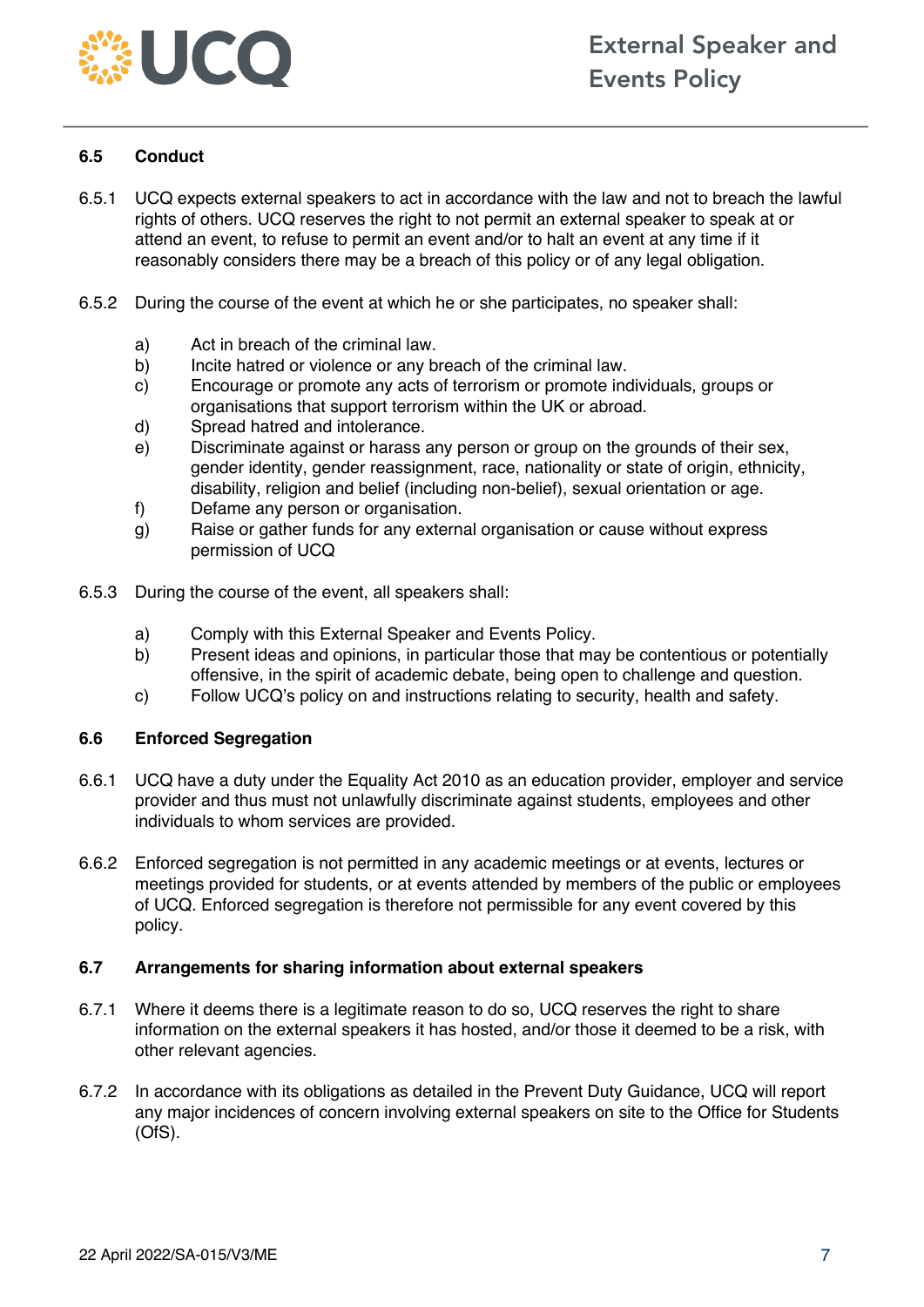

# 7. Initial equalities impact assessment

| <b>Department:</b><br>All                                                                                                                                                                                                             | <b>Completed by:</b>                              | Michelle Elliott, Vice Principal, SSL                                        |                                             | Date of initial assessment:<br>22/04/2022 |                                             |  |
|---------------------------------------------------------------------------------------------------------------------------------------------------------------------------------------------------------------------------------------|---------------------------------------------------|------------------------------------------------------------------------------|---------------------------------------------|-------------------------------------------|---------------------------------------------|--|
| Area to be assessed:                                                                                                                                                                                                                  |                                                   |                                                                              | SA-015 - External Speaker and Events Policy |                                           |                                             |  |
| <b>Existing or new policy/procedure:</b>                                                                                                                                                                                              |                                                   | Existing                                                                     |                                             |                                           |                                             |  |
| What evidence has been used to inform the assessment and policy? (please list only)                                                                                                                                                   |                                                   |                                                                              |                                             |                                           |                                             |  |
| <b>External guidance and requirements:</b><br>All legislation and publications identified in SA002 - Safeguarding Policy<br>➤<br>Internal guidance and requirements<br>➤<br><b>Consultation with Strategic Safeguarding Lead</b><br>➤ |                                                   |                                                                              |                                             |                                           |                                             |  |
| 1. Describe the aims,                                                                                                                                                                                                                 |                                                   | University Centre Quayside (UCQ) fully recognise their responsibilities to   |                                             |                                           |                                             |  |
| objectives or purpose of                                                                                                                                                                                                              |                                                   | safeguard and promote the welfare of children and vulnerable adults,         |                                             |                                           |                                             |  |
| the policy/procedure                                                                                                                                                                                                                  |                                                   | including the responsibilities their Academic Council, staff and volunteers  |                                             |                                           |                                             |  |
|                                                                                                                                                                                                                                       |                                                   | have in regard to the protection of children and vulnerable adults from      |                                             |                                           |                                             |  |
|                                                                                                                                                                                                                                       |                                                   | abuse; and to have due regard to the need to prevent people from being       |                                             |                                           |                                             |  |
|                                                                                                                                                                                                                                       |                                                   | drawn into terrorism. This policy sets out a governing framework relating to |                                             |                                           |                                             |  |
|                                                                                                                                                                                                                                       |                                                   | external speakers and events at University Centre Quayside (UCQ).            |                                             |                                           |                                             |  |
| 2. Which                                                                                                                                                                                                                              |                                                   | All stakeholders                                                             |                                             |                                           |                                             |  |
| stakeholders/groups                                                                                                                                                                                                                   |                                                   |                                                                              |                                             |                                           |                                             |  |
| are intended to benefit                                                                                                                                                                                                               |                                                   |                                                                              |                                             |                                           |                                             |  |
| from this                                                                                                                                                                                                                             |                                                   |                                                                              |                                             |                                           |                                             |  |
| policy/procedure?                                                                                                                                                                                                                     |                                                   |                                                                              |                                             |                                           |                                             |  |
| The Equality Act 2010                                                                                                                                                                                                                 | 3. Could the                                      |                                                                              | 4. Briefly explain                          |                                           | 5. If there is a                            |  |
| requires public bodies                                                                                                                                                                                                                |                                                   | policy/procedure have a                                                      | how the                                     |                                           | disproportionately                          |  |
| to have 'due regard' to                                                                                                                                                                                                               | disproportionately                                |                                                                              | policy/procedure                            |                                           | negative impact on                          |  |
| the need to:-                                                                                                                                                                                                                         | negative effect impact                            |                                                                              | furthers or prevents                        |                                           | any protected                               |  |
| (1) Eliminate unlawful                                                                                                                                                                                                                |                                                   | in terms of the aims set                                                     | the aims set out in                         |                                           | characteristics, can it                     |  |
| discrimination,<br>harassment and                                                                                                                                                                                                     | out in $(1)$ to $(3)$ of the<br>Act on any of the |                                                                              | $(1)$ to $(3)$ .                            |                                           | be justified on the<br>grounds of promoting |  |
| victimization                                                                                                                                                                                                                         | protected                                         |                                                                              |                                             |                                           | equality or any other                       |  |
| (2) Advance equality of                                                                                                                                                                                                               | characteristics?:-                                |                                                                              |                                             |                                           | reason? If yes, please                      |  |
| opportunity between                                                                                                                                                                                                                   | High                                              |                                                                              |                                             |                                           | explain.                                    |  |
| different groups; and                                                                                                                                                                                                                 | <b>Medium</b>                                     |                                                                              |                                             |                                           |                                             |  |
| (3) Foster good relations                                                                                                                                                                                                             | Low                                               |                                                                              |                                             |                                           |                                             |  |
| between different                                                                                                                                                                                                                     | No effect                                         |                                                                              |                                             |                                           |                                             |  |
| groups                                                                                                                                                                                                                                |                                                   |                                                                              |                                             |                                           |                                             |  |

|                         | Age                      | No effect | Not applicable | Not applicable |
|-------------------------|--------------------------|-----------|----------------|----------------|
|                         | <b>Disability</b>        | No effect | Not applicable | Not applicable |
|                         | <b>Gender</b>            | No effect | Not applicable | Not applicable |
|                         | <b>Gender</b>            | No effect | Not applicable | Not applicable |
|                         | reassignment             |           |                |                |
| racteristics            | <b>Marriage and</b>      | No effect | Not applicable | Not applicable |
|                         | <b>Civil Partnership</b> |           |                |                |
| Protected<br>characteri | <b>Pregnancy and</b>     | No effect | Not applicable | Not applicable |
|                         | <b>Maternity</b>         |           |                |                |
|                         | Race                     | No effect | Not applicable | Not applicable |
|                         |                          |           |                |                |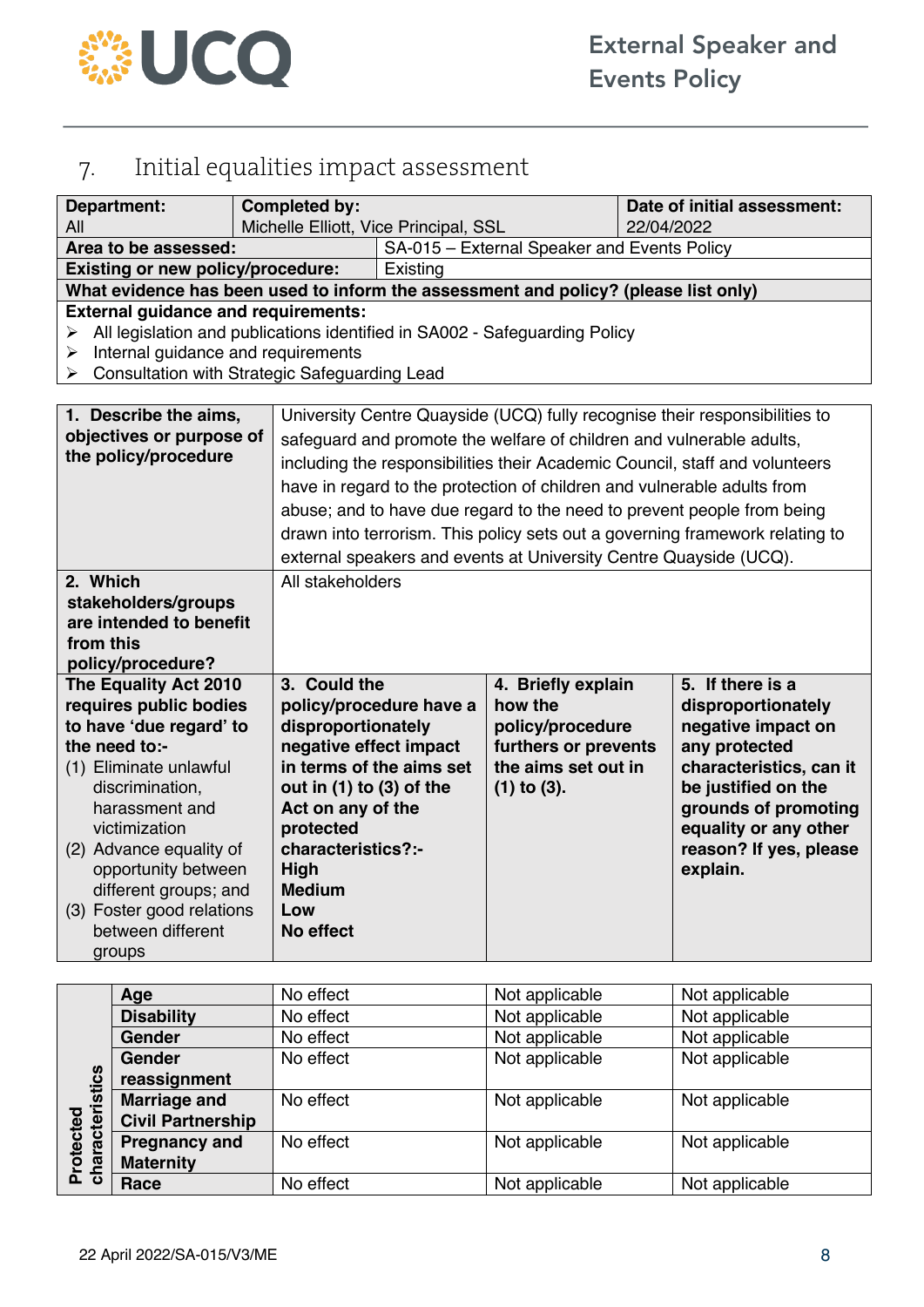

| <b>Religion or Belief</b>   No effect |           | Not applicable | Not applicable |
|---------------------------------------|-----------|----------------|----------------|
| <b>Sexual</b>                         | No effect | Not applicable | Not applicable |
| <b>Orientation</b>                    |           |                |                |

| 6. Has there been any consultation/engagement with the appropriate<br>protected characteristics?                                                                          | Not applicable as no<br>negative PC impact<br>identified |                              |
|---------------------------------------------------------------------------------------------------------------------------------------------------------------------------|----------------------------------------------------------|------------------------------|
| 7. What action(s) will you take to reduce any disproportionately negative<br>impact, if any?                                                                              | None required                                            |                              |
| 8. Based on the information in sections 1 to 7, should this<br>policy/procedure proceed to Full Impact Assessment? (recommended if<br>one or more 'High' under section 2) | No.                                                      |                              |
| <b>Assessor signature:</b>                                                                                                                                                | <b>Approved by:</b><br><b>Michelle Elliott</b>           | Date approved:<br>22/04/2022 |
|                                                                                                                                                                           |                                                          |                              |